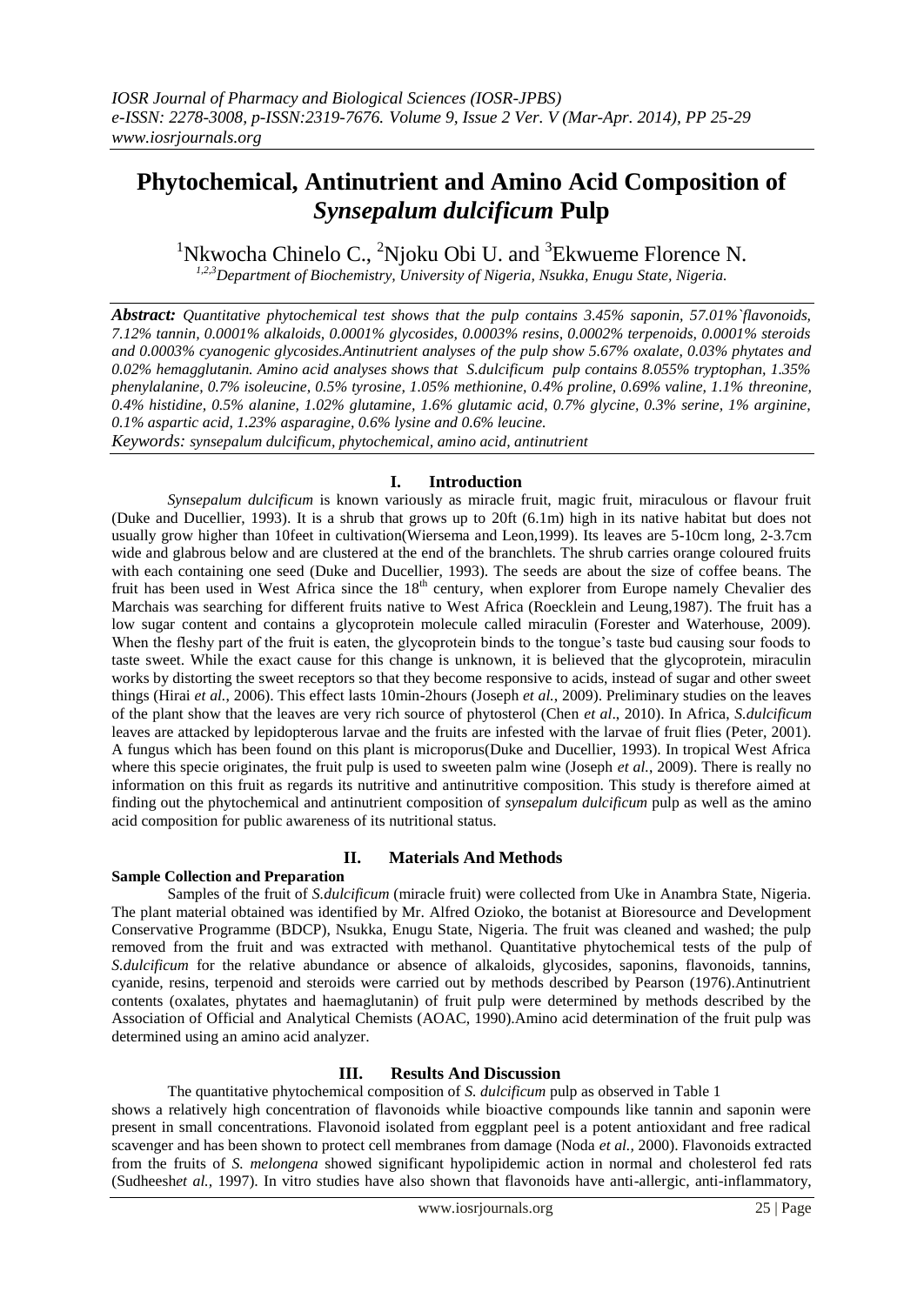anti-microbial and anti-cancer activities (Cushnie and Lamb, 2005; Sousa *et al.,* 2007; Yamamoto and Gaynor, 2001). Tannins have astringent properties that affect palatability, reduce food intake and consequently body growth. It also hastens the healing of wounds and prevention of decay. Tannin compounds have antimicrobial activities and are responsible for preventing and treating urinary tract infections and other bacterial infections. They are known to inhibit the activities of digestive enzymes and nutritional effects of tannins are mainly related to their interaction with protein. Tannin protein complexes are insoluble and the protein digestibility is decreased (Carnovale *et al.,* 1991). Studies on rats, chicks and livestock revealed that high tannin in the diet adversely affect digestibility of proteins and carbohydrates thereby reducing growth, feeding efficiency, metabolizable energy and bioavailability of amino acids (Aletor, 1993). From medicinal point of view, polyphenol to which tannin belongs has been reported to act as antioxidant by preventing oxidative stress that causes diseases such as coronary heart diseases, some types of cancers and inflammation (Tapiero *et al.,*  2002)).This shows that *S. dulcificum* pulp is likely to have antioxidant activity. Saponins are known to reduce certain nutrients like glucose and cholesterols at the gut through intra-lumenal physicochemical interaction (Price *et al.,* 1987). Also, when saponins are consumed they may aid in lessening the metabolic burden that would have been placed on the liver (Igboh *et al.,* 2009). They are known to inhibit the structure dependent biological activities (Savage, 1993). Saponins have been reported to be useful in reducing inflammation of upper respiratory passage and also chiefly as foaming and emulsifying agents and detergents (Frantisek, 1991).These compounds serve as natural antibiotics, helping the body to fight infections and microbial invasion (Okwu, 2004). Phytochemicals like alkaloids, glycosides, resins, terpenoids, steroids and cyanogenic glycosides were present in trace concentrations as shown in Table 1. Alkaloids, saponins and tannins are known to have antimicrobial activities as well as other physiological activities (Sofowora, 1993; Evans, 2005). Alkaloids are known for their toxicity but not all alkaloids are toxic. Alkaloids inhibit certain mammalian enzymatic activities such as those of phosphodiesterase, prolonging the action of cAMP. They also affect glucagons and thyroid stimulating hormones, while some forms have been reported to be carcinogenic (Okaka *et al.,* 1992). Some have been used either as an analgesic, antispasmodic or bactericidal agents (Frantisek, 1991).Resins which were present in the pulp are important because they can be used in African medicine (Leakey, 1999).The resins are medicinal and are applied to cure skin diseases such as ringworms, craw-craw and jiggars (Hutchinson *et al*., 1993). Resins when applied in lotions and creams stabilize emulsion, add smoothness to the skin and form protective coating on the skin. The presence of steroids indicates the cholesterol lowering potential of the pulp which may likely be of great benefit in the prevention and treatment of atherosclerosis and heart disease. The results obtained from the phytochemical test indicates that the pulp possess some biologically active compounds which could serve as potential source of vegetable drugs in herbal medicine. These phytochemical exhibit diverse pharmacological and biochemical actions when ingested by animals (Amadi *et al.,* 2006).

Amino acids is a class of biologically active compounds present in food and beverages and are important for human nutrition (Massey *et al.,* 1998) and affect the quality of foods including taste, aroma, and color (Ames, 1998; Haefeli and Glaser, 1990). Amino acids are useful markers to define fruit juice genuineness; however, their use is complicated by the natural variability of fruit compositions (Linskens *et al.,* 1988).

Figure 1 shows that *S.dulcificum* pulp contains 8.055% tryptophan, 1.35% phenylalanine, 0.7% isoleucine, 0.5% tyrosine, 1.05% methionine, 0.4% proline, 0.69% valine, 1.1% threonine, 0.4% histidine, 0.5% alanine, 1.02% glutamine, 1.6% glutamic acid, 0.7% glycine, 0.3% serine, 1% arginine, 0.1% aspartic acid, 1.23% asparagine, 0.6% lysine, 0.6% and leucine. A study of the amino acid distribution shows that the pulp contains both the essential and non- essential amino acids in high concentrations. Such rich contents for these amino acids make it irreplaceable as a raw material for the production of pharmaceuticals and diet supplements. Particular focus is given to the lysine requirements of adults, since this indispensable amino acid is most likely to be limiting in the cereal-based diets characteristic of populations in large areas of the developing world (Young and Pellett, 1990; Hoshiai, 1995).For some amino acids, considerable literature exists from human and animal studies; in particular, glutamate, aspartate, and phenylalanine are well represented because of their use as food-flavoring agents (glutamate as monosodium gluatamate (MSG) and aspartate and phenylalanine in aspartame) and lysine for some treatment effects (Garlick, 2004). Considerably higher level of phenylalanine compared to daily intake was obtained in this study. Concern for the safety of phenylalanine arises from the abnormal brain development known to occur in humans with phenylketonuria. But, in those with a normal ability to metabolize phenylalanine, this amino acid is relatively safe. Investigated essential amino acids, the building blocks of all proteins in the body and some hormones are termed indispensable amino acids which must be provided in the diet. In this study, sufficient amount of essential amino acids expressing valuable nutritious potential of this fruit were obtained. Although no single plant would provide humans with adequate levels of all essential amino acids, *S.dulcificum* pulp can be consumed with other foods and contribute useful amounts of the amino acids to the diet.

The antinutrient composition of *S.dulcificum* pulp presented in Table 2 shows that *S. dulcificum* pulp contains 5.67% oxalates, 0.03% phytates and 0.02% hemagglutanin. The oxalate value is higher than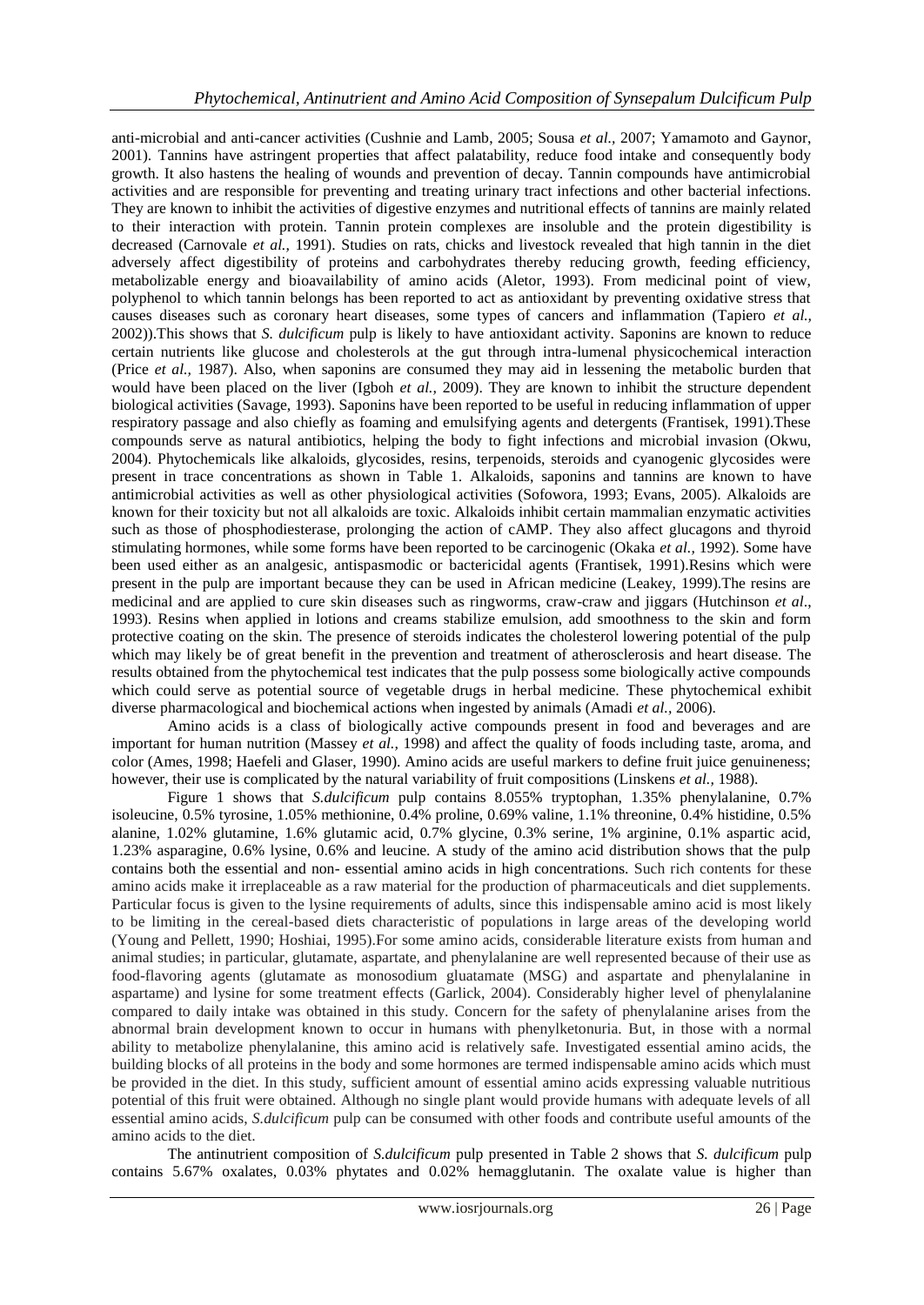1.06mg/100g reported for *B.coricea* seeds (Amaechi, 2009) and 0.159mg/100g reported for *Pennsetum purpureum* (Okaraonye and Ikewuchi, 2009) but lower than (58.81mg/100g) reported for seeds of *Solanum nigrum* (Akubugwo *et al.,* 2007) and 109.00mg/100g reported for *Gnetum africanum* seeds (Ekpo,2007).Oxalate is of concern because of its negative effect on mineral availability. High oxalate diet can increase the risk of renal calcium absorption and has been implicated as a source of kidney stones (Chai and Liebman, 2004). The level of oxalate in the fruit may not play important role in its nutritive value. Munro and Bassir (1989) have revealed that the possibility of oxalate poisoning in Nigeria from consumption of local fruit and vegetables is as remote as it is in other parts of the world.

The phytate content of *S. dulcificum* pulp is lower than 0.006% reported for *Pennsetum purpureum* (Okaraonye and Ikewuchi, 2009) and 0.318mg/100g reported for *B.coricea* seeds (Amaechi, 2009). The knowledge of phytate level in foods is necessary because high concentration of phytate can cause adverse effect on digestibility. Also, phytic acid binds metals like calcium, zinc, iron and other minerals thereby reducing their bioavailability in the body (FAO, 1990).Similarly, phytic acid binds to phosphorus and converts it to phytate which is an indigestible substance thereby decreasing the bioavailability of this element for consumption They also inhibit digestion of proteins by forming complexes with them (Singh and Krikoran, 1982). Phytic acid have a negative effect on amino acid digestibility, thereby posing problem to non-ruminant animals due to insufficient amount of intrinsic phytase necessary to hydrolyse the phytic acid complex, but the presence is also beneficial because it may have a positive nutritional role as an antioxidant and anti-cancer agent.

| $\tilde{\phantom{a}}$ | v<br>л.         |
|-----------------------|-----------------|
| <b>PHYTOCHEMICALS</b> | <b>QUANTITY</b> |
| Flavonoids            | 57.01%          |
| <b>Tannins</b>        | 7.12%           |
| <b>Saponins</b>       | 3.45%           |
| <b>Alkaloids</b>      | 0.0001%         |
|                       |                 |
| Glycosides            | 0.0001%         |
| Resins                | 0.0003%         |
|                       |                 |

**Table 1: Phytochemical Composition of** *S. dulcificum* **pulp**



**Figure 1: Amino Acid composition of** *S.dulcificum* **pulp**

Table 2: Antinutrient composition of *S.dulcificum* pulp

| <b>ANTINUTRIENTS</b> | CONCENTRATION (%) |
|----------------------|-------------------|
| Oxalates             | 5.67              |
| Phytates             | 0.03              |
| Haemagglutanin       | 0.02              |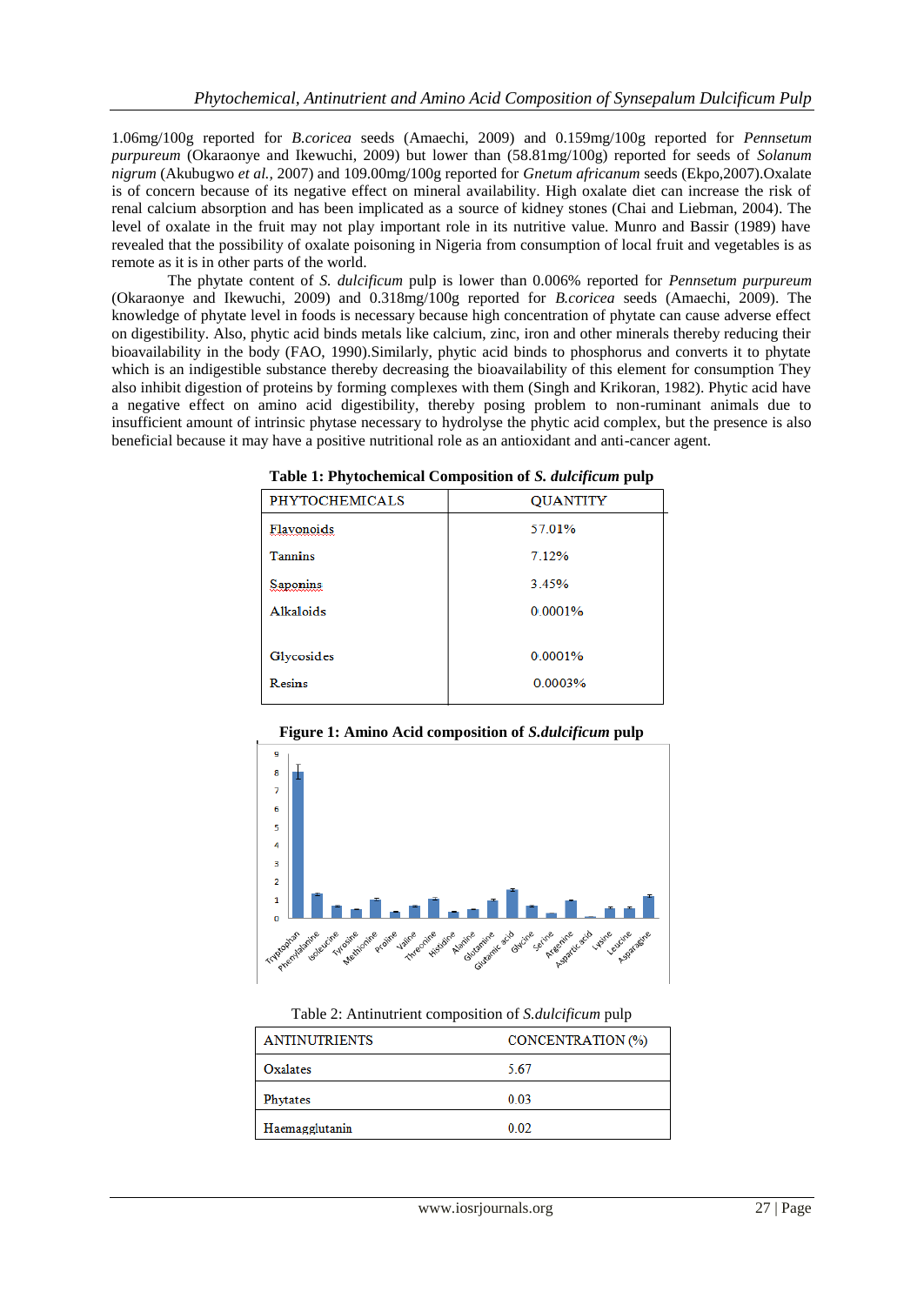#### **Acknowledgement**

I sincerely acknowledge the effort of Nwodo, O.F.C. and Joshua, P.E. towards the successful completion of this work. I remain ever garateful.

#### **References**

- [1]. Akubugwo, I.E., Obasi, A.N. and Ginika, S. (2007). Nutritional Potentials of leaves and seeds of Black Nightshade Solanum nigrum L Var virginicum from Afikpo, Nigeria. Pakistan Journal of Nutrition, **6**:323-326.
- [2]. Aletor, V.A. (1993). Allelo chemicals in plant food and feeding stuffs (I). Nutritional, Biochemical and Psychopathological aspects in animal production. J. Vet.Hum. Toxicol, **35**(1):57-67.
- [3]. Amadi, B.A., Ibegbulem, C.O. and Egbebu, A.C. (2006). Assessment of the effect of aqueous extract of (Asimina triloba) root on organ weights and liver functions of albino rats. Int. J. Nat. Appl. Sci., **2:**79-81.
- [4]. Amaechi, N.C. (2009). Nutritive and anti-nutritive evaluation of Wonder kola (Buccholzia coricea) seeds. Pakistan Journal of Nutrition, **8** (8):1120-1122.
- [5]. Ames, J.M. (1998). Application of the mailand reaction in the food industry. Food Chem, **62**:431-439.
- [6]. Association of Official Analytical Chemists (AOAC) (1990). Official methods of analysis. 15th Ed.,Washington, D.C. Pp 220 224. [7]. Carnavole, E., Lugaro, E. and Marconi, E. (1991). Protein quality and antinutritional factors in wild and cultivated species of vigna spp. Plant Food Hum. Nutr., **41**(1): 11-20.
- [8]. Chen C.Y, Wang Y.D. and Wang H.M. (2010).Chemical constituents of the leaf.Chemical Journal of Natural Compouds.**46**:495
- [9]. Duke, J.A. and Ducellier, J.L. (1993).Handbook of Alternative Cash Crops.CRC Press. pp. 433-434.
- [10]. Cushnie, T.P. and Lamb, A.J. (2005). Review: Antimicrobial activity of flavonoids. International Journal of Antimicrobial Agents, **26**: 343-356.
- [11]. Chai, W. and Liebman, M.(2004). Assessment of oxalate absorption from almonds and black beans with and without the use of an extrinsic label. J. Uro., **172**:953-957.
- [12]. Ekpo, A.S. (2007). Determination of chemical composition of Gnetun africanum (Afang) seeds. Pakistan Journal of Nutrition,**6**:40- 43.
- [13]. Evans, N.S. (2005). Trease and Evans.Pharmacognosy. 15th Edn, Elsevier, India. pp 1-24.
- [14]. FAO (1990). Root, Tuber, Plantains and Bananas in Human Nutrition. FAO Corporate Document Repository, Rome. http//www.fao.org/docrep/t0207e
- [15]. Forester, S.C.and Waterhouse, A.L.(2009). Metabolites are key to understanding health effects of wine polyphenolics. JournalofNutrition,**139**:1824-1831.
- [16]. Hirai, T., Fukukawa, G.,Kakuta, H., Fukuda, N. and Ezulura, H. (2009)."Production of recombinant miraculin using transgenic tomatoes in a closed cultivation system".Journal of Agriculture and Food Chemistry., **58:**10.
- [17]. Frantisek, S.S. (1991). The Natural Guide to Medicinal Herbs and Plants. Tiger Barks Cast, Twinkemhan, United Kingdom. pp.1-5.
- [18]. Garlick, P.J. (2004). The nature of human hazards associated with excessive intake of amino acids. Journal of Nutrition, **134**: 1633- 1639.
- [19]. Haefeli, R.J. and Glasor, D. (1990). Taste responses and thresholds obtained with the primary amino acids in humans. Lebensm-Wiss U-Technol, **23**:523- 527.
- [20]. Hoshiai, K.(1995). World balance of dietary essential amino acids relative to the 1989 FAP/WHO protein scoring pattern. Food Nutrition Bulletin, **16**:166-177.
- [21]. Hutchinson, J. M., Dalziel, J. and Hepper, F. N. (1993). Flora of West Africa (Vol. 11) Macmillan Publishers Ltd, Lagos. pp. 252 260.
- [22]. Igboh, M.N., Ikewuchi, C.J. and Ikewuchi, C.C. (2009). Chemical profile of chormolaena odoratal. Pakistan Journal of Nutrition, **8**(5):521-524.
- [23]. Joseph, J.A.,Shukitt-Hale, B.,Willis,L.M.(2009). Grape juice, berries and walnuts affect brain aging and behavior. JournalofNutrition, **139**:1818-1823.
- [24]. Leakey, R. R. B. (1999). Potential for Novel Food Products from Agro Forestry Trees. A Review of Food Chemistry, 1 4
- [25]. Linskens, H.F., Jackson, J.F. and Fang, T.T. (1988). Modern Methods of Plant Analysis. Springer-Verlag Berlin, Germany. pp. 51- 68.
- [26]. Massey, K.A., Blakeslee, C.H. and Pitlow¸ H.S. (1998). A review of physiological and metabolic effects of essential amino acids. Amino acids,**14**: 271- 300.
- [27]. Munro, A. and Basir, O. (1969). Oxalate in Nigerian vegetables. West African Journal of Biology and Applied Chemistry, **12**(1):4- 18.
- [28]. Noda, Y., Kneyuki, T., Igarashi, K., Mori, A. and Packer, L. (2000). Antioxidant activity of nasunin, an anthocyanin in egg plant peels. Toxicology, **148**:119-123
- [29]. Okaka, J.C., Enoch, N.J. and Okaka, N.C. (1992). Human Nutrition: An Integrated Approach. Enugu, ESUT Publications. Pp. 57- 58.
- [30]. Okaraonye, C.C. and Ikewuchi, J.C. (2009). Nutrition and Anti-nutritional Components of Pennisetum ipnpureum Schmach. Pakistan Journal of Nutrition**8**:32-34.
- [31]. Okwu, D. E. (2004). Phytochemicals and Vitamin content of Indigenous Spices of South Eastern Nigeria. Journal of Sustainable Agriculture Environment**6**(1):30 – 37.
- [32]. Peter, H. (2001). Mansfeld's Encyclopedia of Agricultural and Horticultural crops, **2.**Springer.pp.1660.
- [33]. Price, K.R., Johnson, L.I. and Feriwick, H. (1987). The chemical and biological significance of saponins in foods and feeding stuffs. Critical Reviews in Food Science and Nutrition, **26**:127-135.
- [34]. Roecklin, J.C. and Leung, P. (1987). A Profile of Economic Plants. Transaction Publishers. pp. 412.
- [35]. Savage, G.P. (1993). Saponins. In: Encyclopaedia of Food Science, Food Technology and Nutrition, Macrae, R., Robinson, R.K. and Sadler, M.J. (Eds). Academic Press London. pp. 3998-4001.
- [36]. Singh, M. and Krikoran, A.D. (1982). Inhibition of trypsin activity in vitro by phytate. Journal of Agric and Food Chemistry,**30**: 799-800.
- [37]. Sofowora, E.A. (1993). Medicinal Plants and Traditional Medicine in Africa. Ibadan-Owerri-Kaduna-Lagos Spectrum Books Limited. pp 159-176; 179-189; 195-238.
- [38]. Sousa, R.R., Queiroz, K.C., Souza, A.C., Gurgueira, S.A., Augusto, A.C., Miranda, M.A., Peppelenbosch, M.P., Ferreira, C.V. and Aoyama, H. (2007). Phosphoprotein levels, MAPK activities and NFkappaB expression are affected by fisetin, J. Enzyme. Inhib. Med. Chem., **22 (4)**: 439–444.